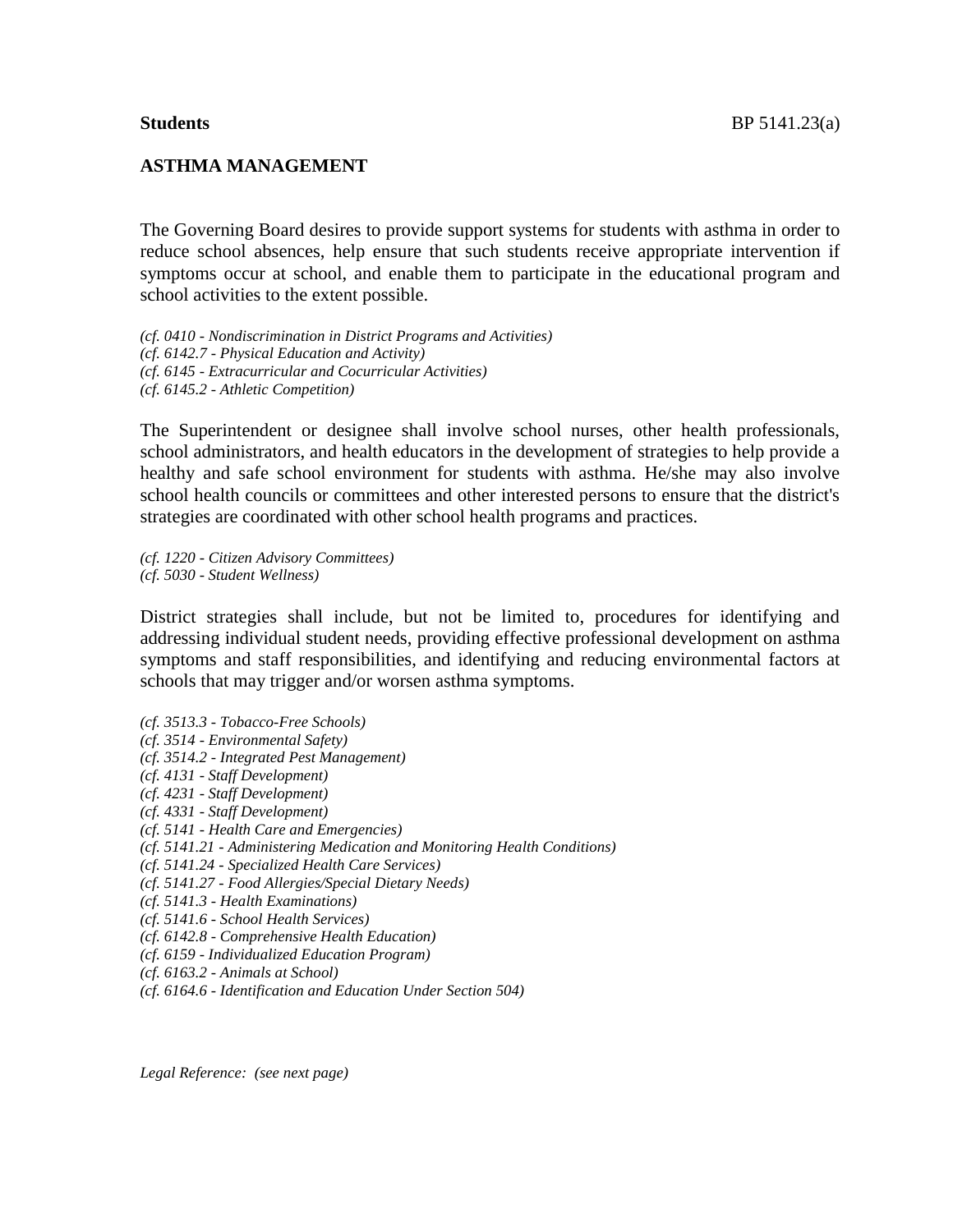## **ASTHMA MANAGEMENT** (continued)

*Legal Reference:*

*EDUCATION CODE 49407 Liability for treatment 49408 Emergency information 49414.5 Providing school personnel with voluntary emergency training 49423-49423.1 Administration of prescribed medication for student 49423.5 Specialized health care services 49426 School nurses 49480 Continuing medication regimen; notice 51880-51921 Comprehensive health education CODE OF REGULATIONS, TITLE 5 600-611 Administering medication to students UNITED STATES CODE, TITLE 20 1232g Family Educational Rights and Privacy Act of 1974 1400-1482 Individuals with Disabilities Education Act UNITED STATES CODE, TITLE 29 794 Rehabilitation Act of 1973, Section 504 UNITED STATES CODE, TITLE 42 280g Children's asthma treatment grant program*

#### *Management Resources:*

*CSBA PUBLICATIONS Indoor Air Quality: Governing Board Actions for Creating Healthy School Environments, Policy Brief, July 2008 Asthma Management in the Schools, Policy Brief, March 2008 CALIFORNIA DEPARTMENT OF PUBLIC HEALTH PUBLICATIONS Asthma Action Plan for Schools and Families, January 2007 Guidelines for the Management of Asthma in California Schools, April 2004 CENTERS FOR DISEASE CONTROL AND PREVENTION PUBLICATIONS Managing Asthma in Schools - What Have We Learned?, August 2006 U.S. DEPARTMENT OF EDUCATION PUBLICATIONS Joint Guidance on the Application of FERPA and HIPAA to Student Health Records, November 2008 U.S. ENVIRONMENTAL PROTECTION AGENCY PUBLICATIONS Indoor Air Quality Tools for Schools WEB SITES CSBA: http://www.csba.org American Lung Association: http://www.lungusa.org American School Health Association: http://www.ashaweb.org California Asthma Public Health Initiative: http://caasthma.org California Department of Public Health: http://www.cdph.ca.gov California School Nurses Organization: http://www.csno.org Centers for Disease Control and Prevention: http://www.cdc.gov/asthma National Heart, Lung, and Blood Institute: http://www.nhlbi.nih.gov/health/public/lung/index.htm#asthma U.S. Environmental Protection Agency (EPA): http://www.epa.gov/asthma*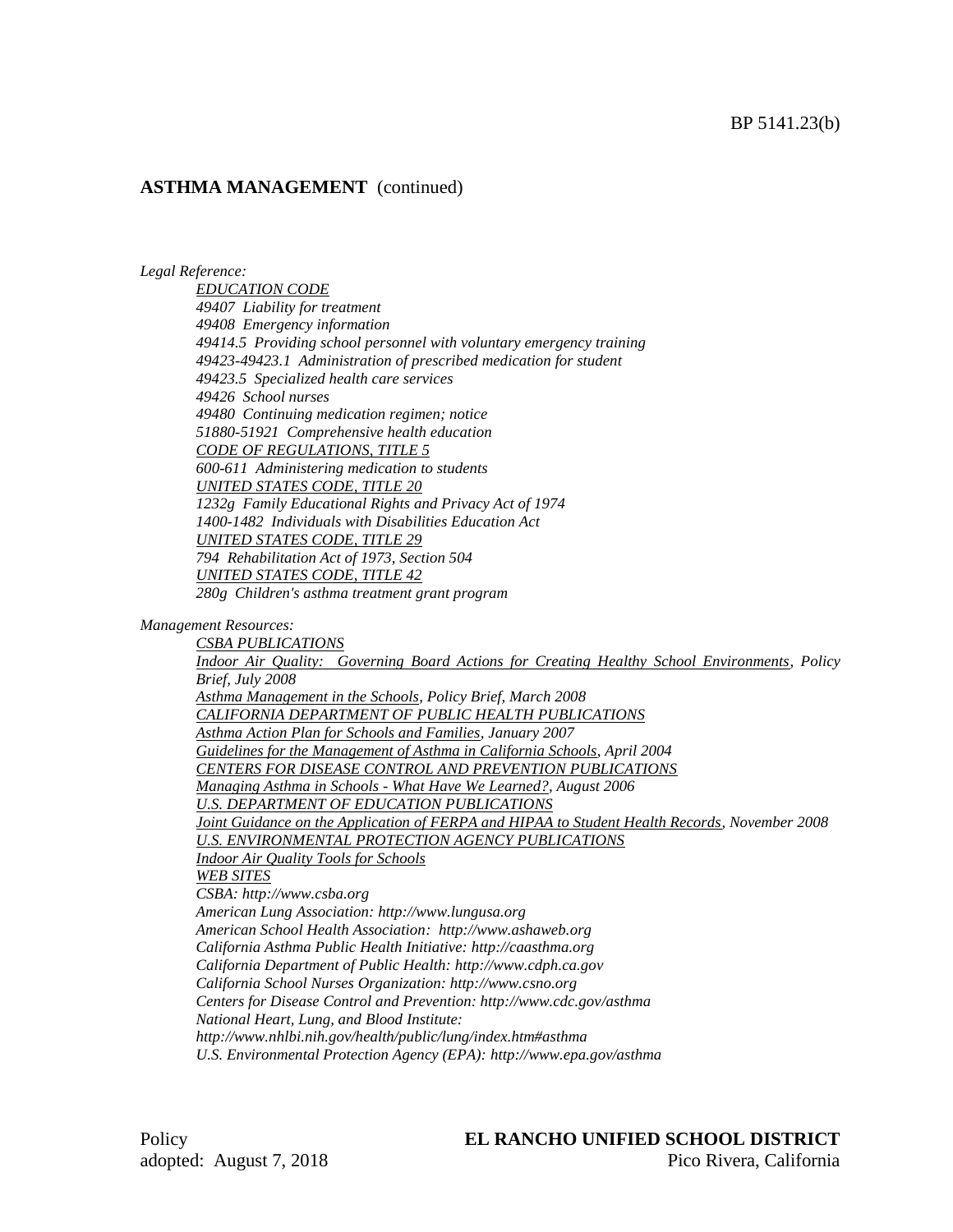# **ASTHMA MANAGEMENT**

# **Identification of Students with Asthma**

The Superintendent or designee shall, upon a student's registration for school and annually thereafter, request parents/guardians to notify the principal or designee, in writing, if their child has been diagnosed with asthma, has recently experienced symptoms or has a history of asthma, and/or is at risk for potentially severe asthma attacks. The request also shall encourage parents/guardians to provide such notification at any time during the school year that their child is so diagnosed.

The Superintendent or designee shall keep a student's medical information in a secure location and maintain the confidentiality of student health records in accordance with law governing student records. A copy of a student's health record shall be provided to the school nurse, if any. In addition, pertinent information from the health record shall be released to other employees whose responsibilities require that they have access to such information in order to provide support services or to respond in an emergency, such as a student's teacher(s), coach(es), bus driver, and any other staff with responsibility for direct supervision of the student.

*(cf. 5125 - Student Records) (cf. 5148 - Child Care and Development) (cf. 5148.2 - Before/After School Programs) (cf. 5148.3 - Preschool/Early Childhood Education)*

# **Individualized Asthma Management**

When a student has been diagnosed with asthma or when such a student registers for school, the Superintendent or designee shall request that the parent/guardian submit an asthma action plan. This plan shall be developed by the student's health care provider, in partnership with the student and his/her parents/guardians, and shall include, but not be limited to, information regarding the student's symptoms and severity, asthma triggers, necessary medications, and the parent/guardian's authorization for the health care provider's disclosure of health information to the district. The Superintendent or designee shall request that the parents/guardians submit an updated plan each school year or whenever there are changes in the student's health condition or treatment.

When a student with asthma has been identified as disabled pursuant to Section 504 of the Rehabilitation Act of 1973 or the Individuals with Disabilities Education Act, necessary accommodations and services shall be identified as part of the student's Section 504 services plan or individualized education program (IEP), as appropriate.

*(cf. 5141.24 - Specialized Health Care Services)*

*(cf. 6159 - Individualized Education Program)*

*(cf. 6164.6 - Identification and Education Under Section 504)*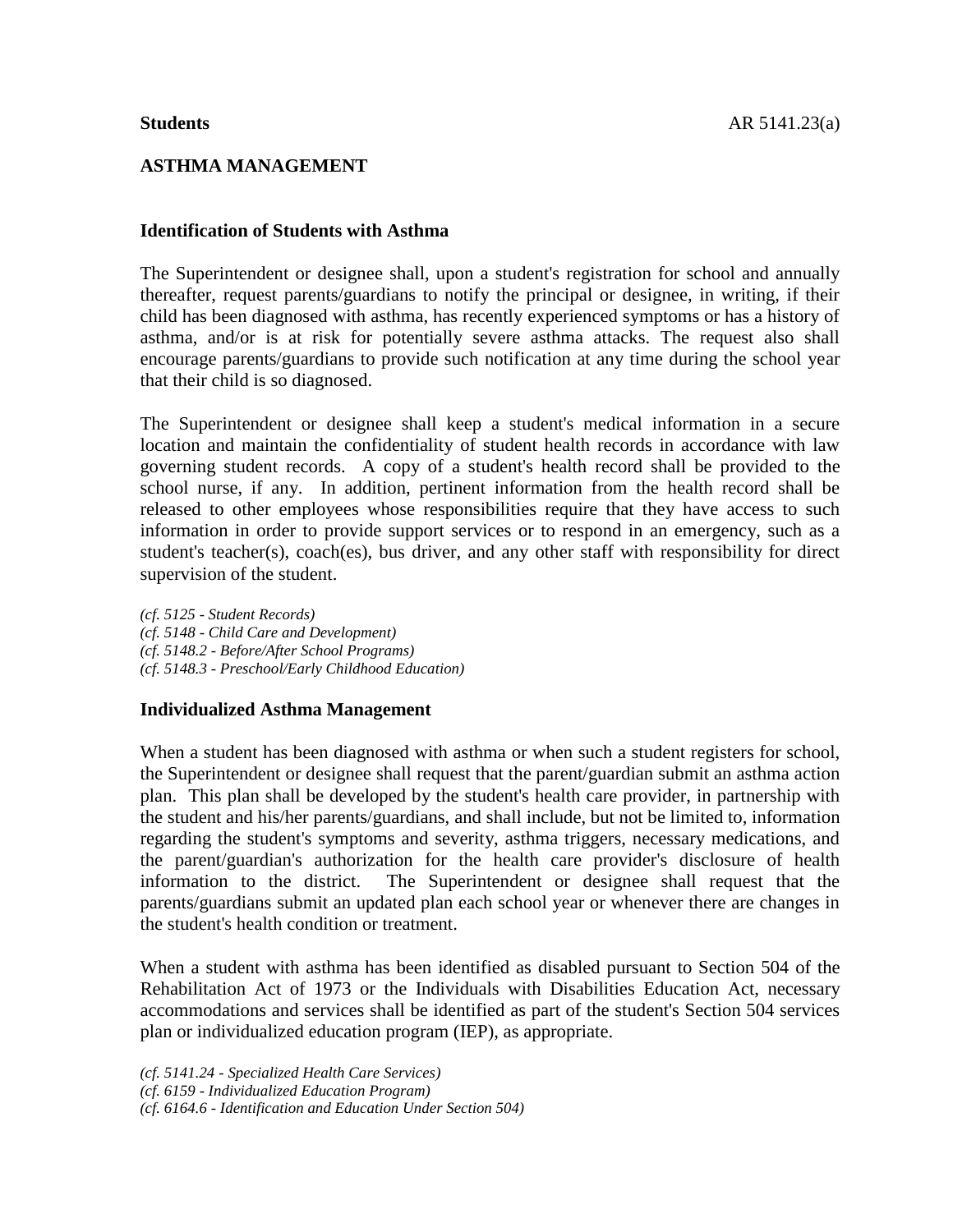# **ASTHMA MANAGEMENT** (continued)

Any student who needs to take prescribed medication during the school day may be assisted by a school nurse or designated school personnel or allowed to carry and self-administer inhaled asthma medication provided that the district receives written statements from the student's physician and parent/guardian in accordance with Education Code 49423.1 and BP/AR 5141.21 - Administering Medication and Monitoring Health Conditions. Parents/guardians shall be requested to provide quick relief medication to be administered in accordance with the student's asthma action plan.

#### *(cf. 5141.21 - Administering Medication and Monitoring Health Conditions)*

Students shall be encouraged to notify their teacher, physical education teacher, coach, or other staff when they are experiencing difficulty breathing and/or need to alter their physical activity level. A student experiencing symptoms shall be encouraged to use his/her quick relief medication. The student shall be supervised on school grounds by a responsible adult until he/she is no longer experiencing symptoms and/or his/her parent/guardian has been contacted.

*(cf. 6142.7 - Physical Education and Activity) (cf. 6145 - Extracurricular and Cocurricular Activities) (cf. 6145.2 - Athletic Competition)*

In case of emergency, staff shall call 911 and assist the student in the administration of quick relief medication as authorized in the student's asthma action plan, Section 504 services plan, or IEP. Staff shall contact the student's parent/guardian or other person identified as an emergency contact and shall supervise the student until his/her care has been assumed by a health professional, parent/guardian, or designated emergency contact.

*(cf. 5141 - Health Care and Emergencies) (cf. 5142 - Safety)*

#### **Education and Support Services**

Asthma management and support systems shall be coordinated by a school nurse, other qualified health professional, or educator who has received appropriate training.

Staff shall be provided professional development which includes information about symptoms and common triggers of asthma, ways to reduce acute symptoms, and emergency response procedures. This professional development may be provided by an outside consultant or organization, a school nurse, other qualified health professional, or educator who has received appropriate training.

*(cf. 4131 - Staff Development) (cf. 4231 - Staff Development) (cf. 4331 - Staff Development)*